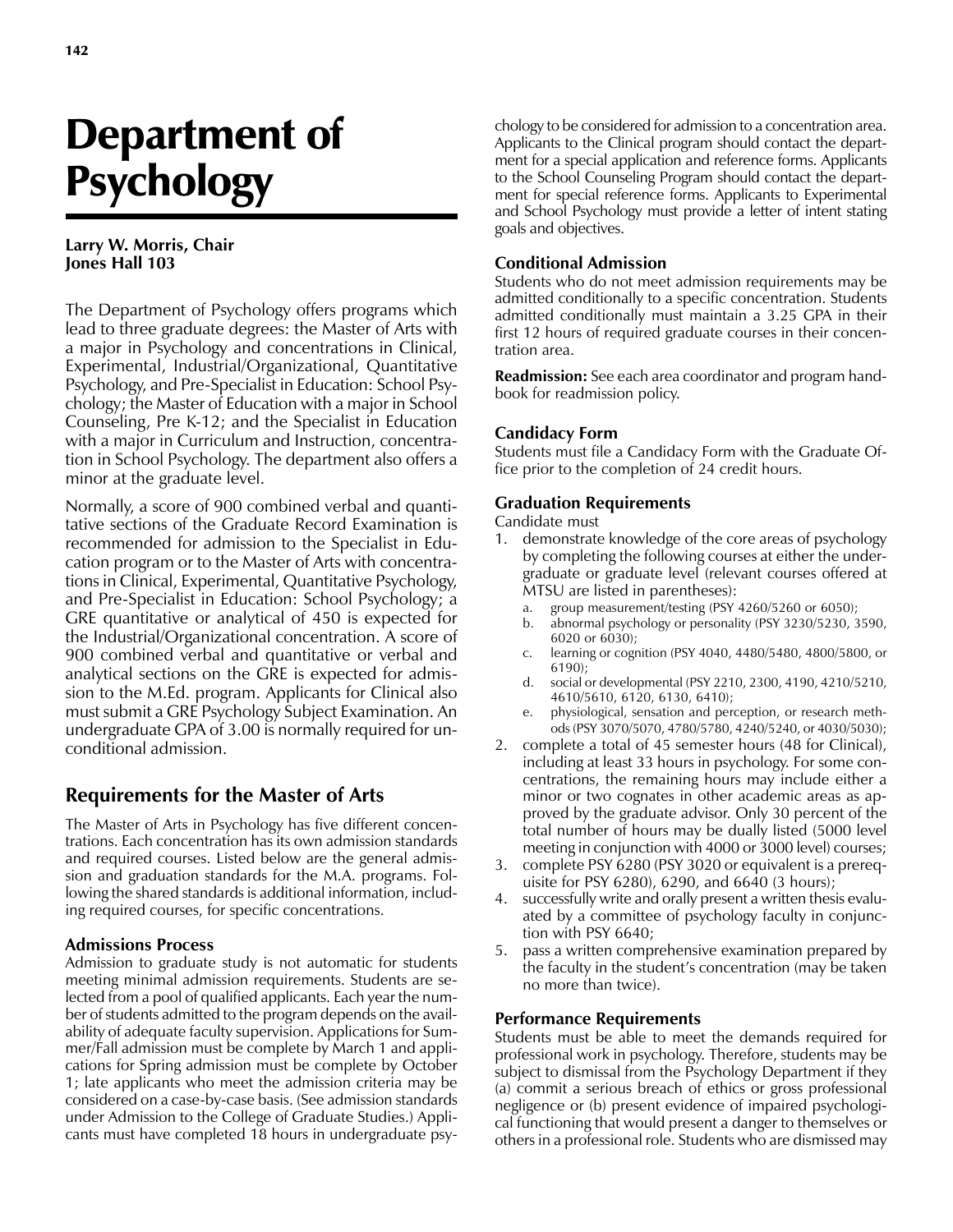re-apply and will be considered for re-admission on a competitive basis. Students who re-apply may be asked to provide evidence of improved ability to meet performance requirements.

### **Psychology Major Concentration: Clinical**

Prerequisites: Courses listed under 1. a,c,d, and e (above). Under 1.b., Abnormal Psychology is required. Graduate courses taken to satisfy these prerequisites do **not** count as part of the 48 graduate hours required for the M.A. degree. Students must be fully admitted prior to enrolling in required core courses. Non-degree seeking students may **not** enroll in required clinical courses, except by special permission.

**Required**<br>PSY 6020 PSY 6020 Theories of Personality<br>PSY 6250 Obiective Personality A Objective Personality Assessment PSY 6100 Intellectual Assessment<br>PSY 6010 Clinical Interventions PSY 6010 Clinical Interventions<br>PSY 6510 Psychopathology Psychopathology PSY 6690 Professional Issues and Roles PSY 6800 Techniques of Psychotherapy<br>PSY 6840 Individual Psychotherapy 6840 Individual Psychotherapy PSY 6850 Field Practicum: Clinical PSY 6860 Field Practicum: Clinical

### **Electives**

Students in the Clinical concentration must take 9 elective credits in addition to the required courses in the core area and the research area. No more than 6 of the 9 elective credits may be listed as 5000 level courses. In order to meet requirements for state licensure, the electives must be in the specific areas listed below.

| 1.<br>Students must choose at least 3 credits from the following list. |          |                                                                  |
|------------------------------------------------------------------------|----------|------------------------------------------------------------------|
|                                                                        |          | (Up to 9 credits may be chosen from this list):                  |
|                                                                        |          | PSY 5780 Human Neuropsychology                                   |
|                                                                        | PSY 6080 | Interventions with Children and Adolescents                      |
|                                                                        | PSY 6170 | Group Counseling and Psychotherapy                               |
|                                                                        | PSY 6340 | Behavioral Medicine: Theory and Application                      |
|                                                                        | PSY 6400 | Psychological Disorders of Children                              |
|                                                                        | PSY 6440 | Advanced Applied Behavioral Analysis                             |
|                                                                        | PSY 6520 | Psychopharmacology                                               |
|                                                                        | PSY 6820 | Family Therapy: Evaluation and Treatment Planning                |
|                                                                        | PSY 6830 | Techniques of Family Therapy                                     |
|                                                                        | PSY 7520 | Assessment and Treatment of Addictions                           |
| No more than one of the following:                                     |          |                                                                  |
|                                                                        | PSY 6710 | <b>Community Psychology</b>                                      |
|                                                                        | PSY 6890 | Consultation                                                     |
|                                                                        |          | No more than two of the following:                               |
|                                                                        | PSY 6240 | Projective Measurements                                          |
|                                                                        | PSY 6750 | Psychology and Assessment of Learning Disabilities               |
|                                                                        | PSY 6770 | Assessment and Therapeutic Interventions for                     |
|                                                                        |          | Children's Emotional Problems                                    |
|                                                                        | PSY 6780 | Clinical Neuropsychology                                         |
| 2.                                                                     |          | If students choose only 3 credits from the above list, they must |
|                                                                        |          | choose AT LEAST 3 credits from the following:                    |
|                                                                        |          | PSY 5460 Psychology of Happiness and Well-Being                  |
|                                                                        | PSY 6030 | Current Topics in Personality                                    |
|                                                                        | PSY 6580 | Multivariate Data Analysis                                       |
|                                                                        | PSY 7100 | Multicultural and Social Bases for Assessment and                |
|                                                                        |          | Intervention Practices                                           |

### **No more than one of the following (must be in addition to the course which meets prerequisite):**

- PSY 5610 Adult Psychology and Aging
- PSY 6120 Developmental Psychology: Child<br>PSY 6130 Developmental Psychology: Adole
- Developmental Psychology: Adolescent

# **No more than one of the following:**<br>PSY 6190 Advanced Cognitive Psy

Advanced Cognitive Psychology

- PSY 6530 Psychology of Reading and Reading Development
- **3. If students need an additional 3 elective credits, they may choose from the following:**
	- PSY 6390 Independent Research in Psychology: Clinical (1-3 credits)
	- PSY 6630 Literature Review and Reading in Psychology: Clinical (1 credit)
	- PSY 6870 Field Practicum (Clinical)

Professional liability insurance (\$1,000,000 each incident/\$3,000,000 annual aggregate) must be maintained throughout enrollment in the program, with a current insurance binder filed with the department at all times.

### **Psychology Major Concentration: Experimental**

The goal of the Experimental concentration in psychology is to prepare the student to be a research psychologist. The primary application of this degree is to prepare the student to enter a Ph.D. program in psychology. However, many industries and clinical settings are interested in students with the analytical and statistical skills of a research psychologist.

Experimental students need to have a strong background in the core areas of experimental psychology. This background can be met at the undergraduate level; however, these competencies may also be completed while enrolled in the program (see pre- and co-requisites listed below). Beyond these competencies, students must take a small core of required courses and develop a specialization in one research area. Students may specialize in developmental, cognitive science, learning, or social/personality. Suggested courses for each specialization are listed below. Specific course requirements for each specialization must be submitted in a program of study and approved by three faculty members to include the student's graduate advisor and the experimental area coordinator. At least one committee member must have expertise in the chosen research specialization.

**Prerequisites/Co-requisites (may be met at the undergraduate level):** Students must complete courses in the following areas: 1) behavioral neuroscience, 2) child or lifespan development, 3) perception, 4) learning or cognitive, 5) research methods, 6) statistics, and 7) social/personality. Students who have not taken these courses at the undergraduate level may take a 5000 level equivalent while in the graduate program.

### **Core Courses**

| PSY  | 6600 Independent Research in Psychology:                  |  |  |
|------|-----------------------------------------------------------|--|--|
|      | General/Experimental (9 hours total)                      |  |  |
| DCV/ | $CCTO$ . I because the continuum of $D = -1$ and $D = -1$ |  |  |

PSY 6670 Literature Review and Reading in Psychology: Behavioral Neuroscience (at least 3 hours)

Completion of an approved program of study in a research emphasis

### **Suggested Courses in the Experimental Specializations Developmental**

- PSY 5250 Psychology of Exceptional Children<br>PSY 5610 Adult Psychology and Aging
- 5610 Adult Psychology and Aging<br>5620 Psychology of Women
- PSY 5620 Psychology of Women
- PSY 5820 Psychology of Language<br>PSY 6120 Developmental Psycholo
- 6120 Developmental Psychology: Child
- PSY 6130 Developmental Psychology: Adolescent
- PSY 6190 Advanced Cognitive Psychology<br>PSY 6400 Psychological Disorders of Child
- PSY 6400 Psychological Disorders of Children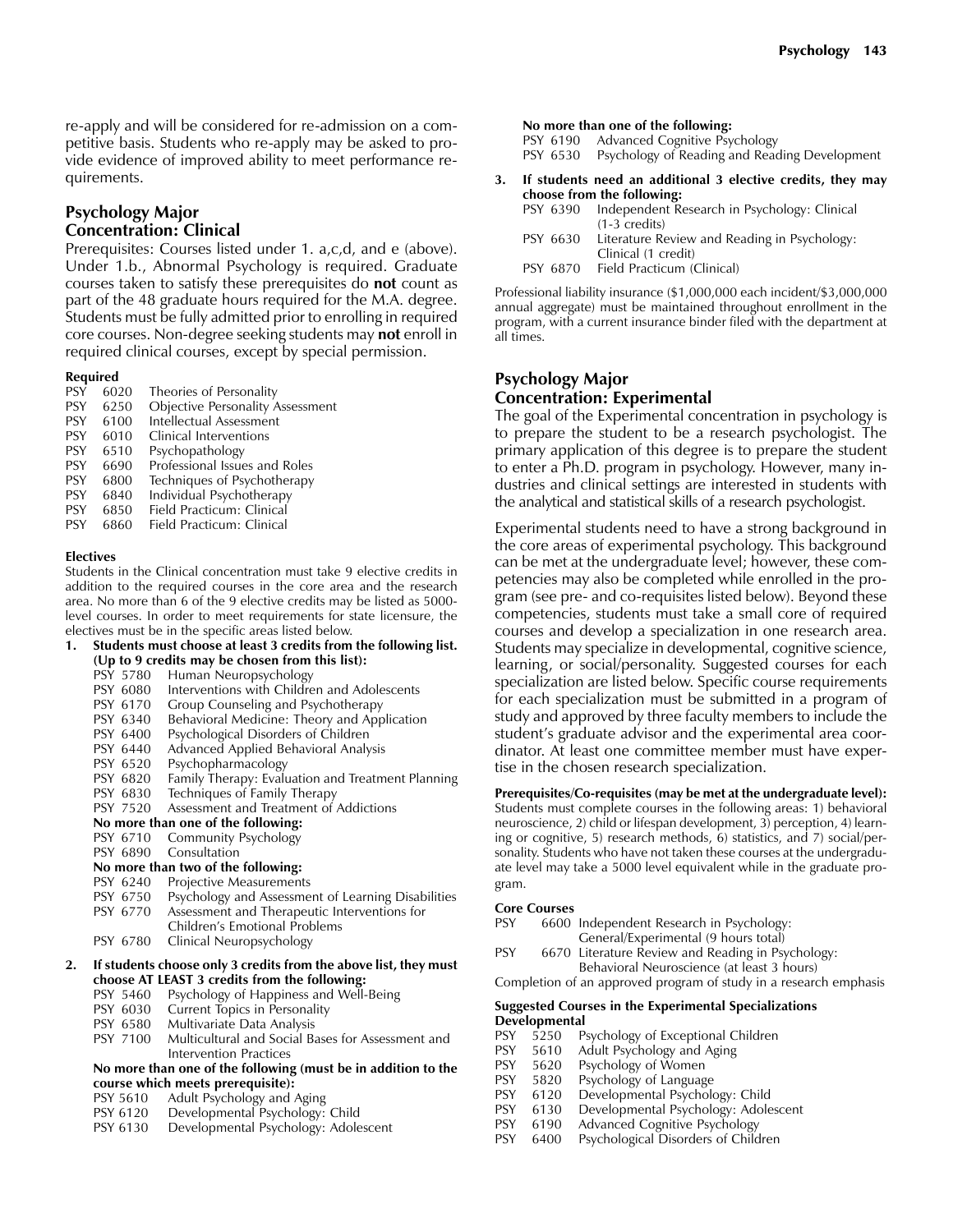- PSY 6410 Development Across the Lifespan
- PSY 6530 Psychology of Reading and Reading Development

### **Cognitive Science**

| <b>PSY</b> | 5780 | Human Neuropsychology                         |
|------------|------|-----------------------------------------------|
| <b>PSY</b> | 5800 | Cognition: Thinking and Reasoning             |
| <b>PSY</b> | 5820 | Psychology of Language                        |
| <b>PSY</b> | 6190 | Advanced Cognitive Psychology                 |
| <b>PSY</b> | 6530 | Psychology of Reading and Reading Development |
| <b>PSY</b> | 6560 | Computer-Based Statistical Packages           |
| <b>PSY</b> | 6580 | Multivariate Data Analysis                    |

### **Social/Personality**

| <b>PSY</b> | 5380     | Group Dynamics                           |  |
|------------|----------|------------------------------------------|--|
| <b>PSY</b> | 5390     | Persuasion                               |  |
| <b>PSY</b> | 5420     | Experimental Social Psychology           |  |
| <b>PSY</b> | 5440     | Social Psychology of Close Relationships |  |
| <b>PSY</b> | 5450     | Psychology of the Self                   |  |
| <b>PSY</b> | 6020     | Theories of Personality                  |  |
| <b>PSY</b> | 6030     | Current Topics in Personality            |  |
| <b>PSY</b> | 6190     | Advanced Cognitive Psychology            |  |
| <b>PSY</b> | 6380     | <b>Work Group Effectiveness</b>          |  |
| <b>PSY</b> | 6560     | Computer-Based Statistical Packages      |  |
| <b>PSY</b> | 6580     | Multivariate Data Analysis               |  |
|            | Learning |                                          |  |

### **Learning**

| <b>PSY</b>                                        | 5490 | <b>Operant Conditioning</b>          |  |
|---------------------------------------------------|------|--------------------------------------|--|
| <b>PSY</b>                                        | 5800 | Cognition: Thinking and Reasoning    |  |
| <b>PSY</b>                                        | 6190 | Advanced Cognitive Psychology        |  |
| <b>PSY</b>                                        | 6440 | Advanced Applied Behavioral Analysis |  |
| <b>PSY</b>                                        | 6560 | Computer-Based Statistical Packages  |  |
| A 12-hour minor in biology or other related field |      |                                      |  |

### **Psychology Major Concentration: Industrial/Organizational**

### **Prerequisite/Co-requisite**

|  | PSY 3320 Introduction to Industrial Organizational Psychology |  |  |
|--|---------------------------------------------------------------|--|--|
|  |                                                               |  |  |

### **Required**

| PSY        | 6070 | Advanced Industrial Organizational Training<br>and Development            |
|------------|------|---------------------------------------------------------------------------|
| <b>PSY</b> | 6090 | Practicum: Industrial/Organizational Psychology                           |
| <b>PSY</b> | 6300 | Literature Review and Reading in Psychology:<br>Industrial/Organizational |
| <b>PSY</b> | 6320 | Performance Appraisal and Job Analysis                                    |
| <b>PSY</b> | 6330 | Professional Issues in Industrial/Organizational<br>Psychology            |
| <b>PSY</b> | 6420 | Advanced Personnel Selection and Placement                                |
| <b>PSY</b> | 6450 | Advanced Organizational Psychology                                        |
| <b>PSY</b> | 6570 | Psychological Research Methods in Human Resource<br>Management            |
|            |      | Two of the following four courses                                         |
| PSY.       | 5290 | Wage and Salary Administration                                            |

- PSY 5370 Motivation and Work Attitudes
- PSY 6360 Organizational Change and Development
- PSY 6380 Work Group Effectiveness

### **Electives (not an inclusive list; consult advisor)**

- PSY 5340 Human Factors Psychology
- PSY 5350 Safety Psychology
- PSY 5380 Group Dynamics
- PSY 6370 Organizational Skills

### **Psychology Major Concentration: Quantitative**

### **Required**

| <b>PSY</b> | 6050 | <b>Psychological Testing</b>               |
|------------|------|--------------------------------------------|
| <b>PSY</b> | 6210 | <b>Advanced Psychometrics</b>              |
| <b>PSY</b> | 6460 | <b>Factor Analysis and Related Methods</b> |
| <b>PSY</b> | 6490 | Practicum: Quantitative Psychology         |
|            |      |                                            |

- PSY 6560 Computer-Based Statistical Packages<br>PSY 6580 Multivariate Data Analysis
- Multivariate Data Analysis

### **Two of the following:**

- PSY 6470 Computer Simulation in the Behavioral Sciences
- PSY 6480 Advanced Topics in Quantitative Psychology
- PSY 6550 Structural Equation Modeling<br>PSY 6600 Independent Research in Psy
	- Independent Research in Psychology:
	- General/Experimental, 3 credits
- STAT 5190 Mathematical Statistics II<br>STAT 5370 Nonparametric Statistics
- Nonparametric Statistics

### **Electives**

Two six-hour cognates or a 12-hour minor from any sub-area in psychology or related areas with the permission of the academic advisor.

### **Psychology Major Concentration: Pre-Specialist in Education: School Psychology**

The school psychology program is field-based. As such, a student is required to be continuously enrolled in at least one field-based course every semester from the completion of PSY 6140 until the completion of the program. PSY 6960, 7810, 7080, and 6980 are field-based courses. The policy excludes summer sessions. Tennessee teacher licensing in School Psychology is obtained through MTSU's program. Licensing is competency-based. The seven areas of competency include Learning, Personality, Consultation and Assessment, Research, School Roles, Community Roles, and Internship, all of which are covered by the M.A. program plus either independent study (PSY 6970, 6990, 6980) or SPSE 6010 and 6430. PSY 5250 and 6960 or equivalents, as well as acceptable scores on the National Teachers Exam and Specialty (School Psychologist) are required for all State Department of Education licensing in Tennessee.

### **Required**

- PSY 6000 Orientation to School Psychology
- PSY 6060 School Psychology
- PSY 6080 Interventions with Children and Adolescents
- PSY 6100 Intellectual Assessment<br>PSY 6140 Practicum: School Psyc
- Practicum: School Psychology
- PSY 6750 Psychology and Assessment of Learning Disabilities
- PSY 6760 Educational Assessment
- PSY 6770 Assessment and Therapeutic Interventions for Children's Emotional Problems
- PSY 6890 Consultation
- PSY 6950 Literature Review and Reading in Psychology: School

Professional liability insurance, coverage amount at the student's discretion, must be maintained throughout enrollment in the program, with a current insurance binder filed with the department at all times.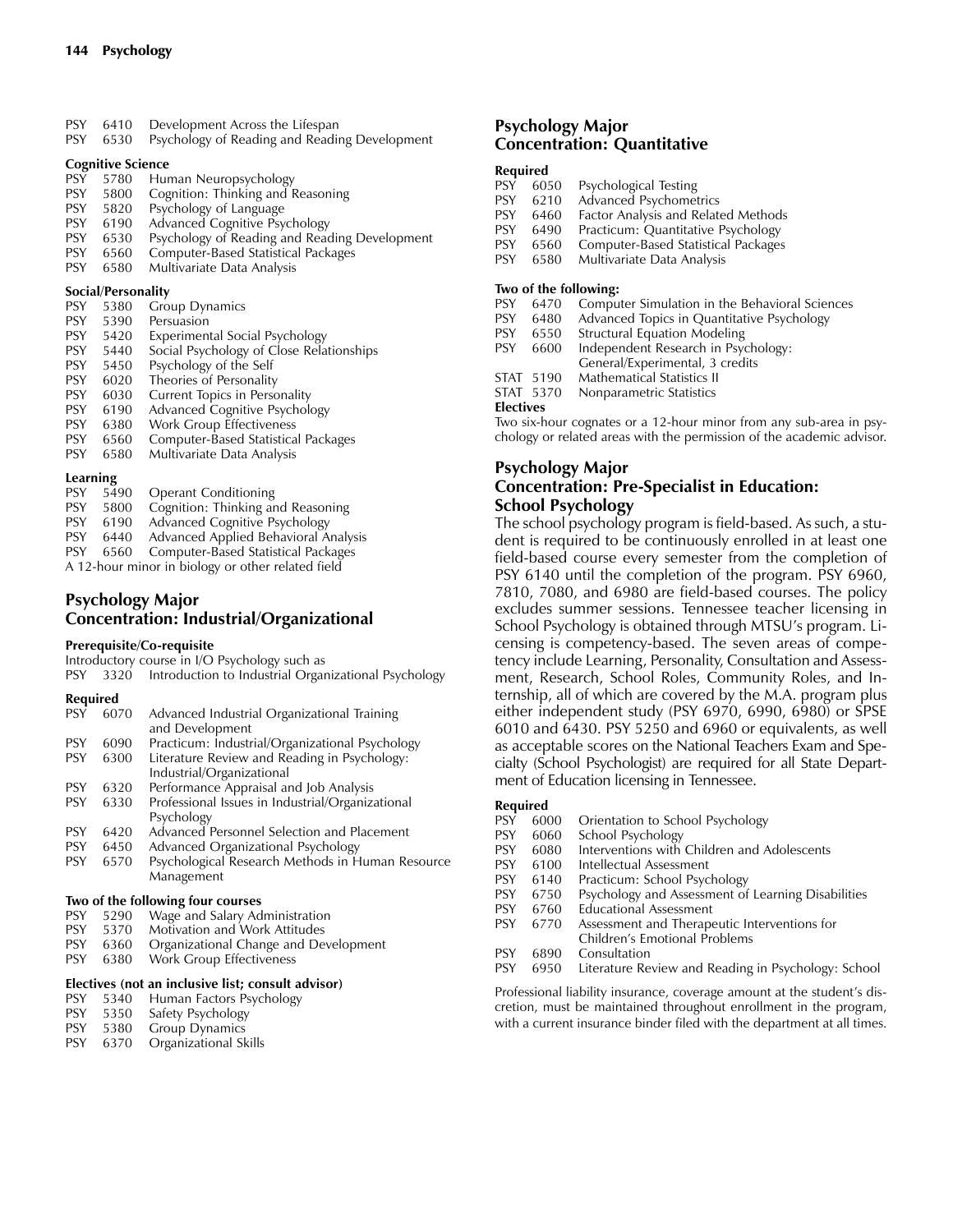### **Requirements for the Master of Education**

### **School Counseling Major**

This M.Ed. is a 49-semester hour program designed to train counselors for work in the schools Pre-K through 12. The concentration is developmental with a prevention/intervention focus. The curriculum covers the eight core areas required by the Council for Accreditation of Counseling and Related Education Programs (CACREP) as well as State Department of Education licensing standards. Students will be evaluated for readiness prior to placement in practicums and internship. One hundred hours of practicum, 600 total hours in two internships, plus an additional 60 hours school experience for persons not licensed to teach are required. Students seeking Tennessee School counseling licensure must request recommendation from a committee of faculty. Completion of the program is not a guarantee of the recommendation for licensure.

Candidate must

- 1. be evaluated by a committee composed of psychology faculty members and practicing school counselors for admission;
- 2. file a Candidacy Form with the Graduate Office prior to the completion of 24 credit hours;
- 3. complete 49 semester hours with no more than 30 percent of the total degree hours dual-listed as undergraduate/graduate hours;
- 4. successfully complete a written comprehensive examination (may be taken no more than twice).

### **Performance Requirements**

Students must be able to meet the demands required for professional work in psychology. Therefore, students may be subject to dismissal from the Psychology Department if they (a) commit a serious breach of ethics or gross professional negligence, or (b) present evidence of impaired psychological functioning that would present a danger to themselves or others in a professional role. Students who are dismissed may re-apply and will be considered for re-admission on a competitive basis. Students who re-apply may be asked to provide evidence of improved ability to meet performance requirements.

### **Prerequisite/Co-requisite:**

PSY 3020 Basic Statistics for the Behavioral Sciences

### **Required**

| Multicultural Perspectives in Psychology and Education |
|--------------------------------------------------------|
|                                                        |
|                                                        |
|                                                        |
|                                                        |
|                                                        |
|                                                        |
|                                                        |
|                                                        |
|                                                        |
|                                                        |
| Introduction to Educational and Psychological Research |
|                                                        |
|                                                        |
|                                                        |

PSY 6890 Consultation

### **One of the following:**

PSY 5250 Psychology of Exceptional Children

PSY 6400 Psychological Disorders of Children or SPED 6800

### **One of the following:**

PSY 5260 Introduction to Psychological Testing

PSY 6050 Psychological Testing

Professional liability insurance, coverage amount at the student's discretion, must be maintained throughout enrollment in the program, with a current insurance binder filed with the program coordinator at all times.

### **For Candidates Not Holding a Tennessee Teacher's License**

Candidates without a teacher license must meet these additional requirements if they intend to seek recommendation for licensing as a school counselor in Tennessee.

- 1. Have on the transcript a course in Survey of Exceptional Children.
- 2. Take and pass with at least a grade of B ELED 5201, Observation and Participation. This is a program prerequisite.
- 3. Take and pass (per SDE criteria) the Praxis II-Specialty Area Test.

### **Requirements for the Specialist in Education**

### **Curriculum and Instruction Major Concentration: School Psychology**

The school psychology program is field-based. As such, a student is required to be continuously enrolled in at least one field-based course every semester from the completion of PSY 6140 until the completion of the program. PSY 6960, 6980, 7080, and 7810 are field-based courses. The policy excludes summer sessions.

Candidate must

- 1. hold a master's degree in psychology, educational psychology, or school counseling and normally should have completed all courses listed under the M.A. program for the Pre-Specialist in Education: School Psychology concentration;
- 2. complete a minimum of 30 semester hours;
- 3. file a Candidacy Form with the Graduate Office prior to the completion of 24 credit hours;
- 4. satisfy a residency requirement consisting of (a) the completion of 18 semester hours of graduate study within a 12-month period, and (b) full-time enrollment (at least 9 semester hours) for at least one semester;
- 5. complete the following courses: FOED 7060 Seminar in Educational Foundations PSY 7080 Practicum: Advanced Interventions with Children
	- SPSE 7130 The Curriculum: Structures and Functions
	- FOED 7610 Directed Individual Educational Research

(not required for students who have completed a thesis course; theses completed at other universities are subject to review)

Six-hour cognate (only for students who have completed a thesis)

6. receive preparation (at least a portion of a course) in each of the following 24 areas during graduate studies; these areas are based on National Association of School Psychologists standards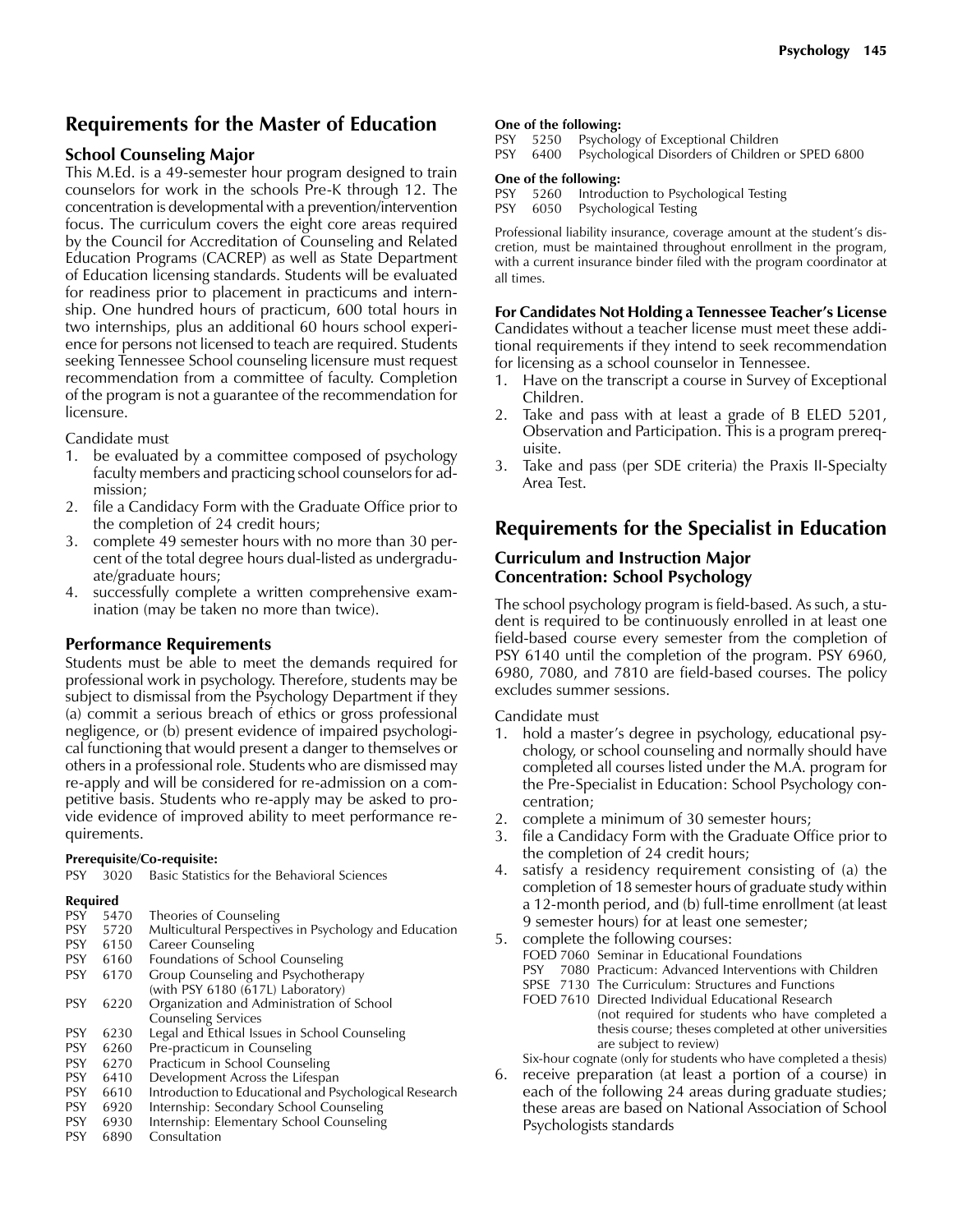- a. Psychological Foundations
	- 1. Biological Bases of Behavior
	- 2. Cultural Diversity
	- 3. Child/Adolescent Development
	- 4. Human Exceptionalities (Individual Differences)
	- 5. Human Learning
	- 6. Social Bases of Behavior
- b. Educational Foundations
	- 7. Instruction and Remedial Techniques
	- (Instructional Design)
	- 8. Organization and Operation of Schools
- c. Assessment (Diverse Models)
	- 9. Learning Disabilities
	- 10. Intelligence
	- 11. Personality
- d. Interventions (Direct and Indirect)
	- 12. Consultation (Systems and Organizational Change)
	- 13. Individual Counseling
	- 14. Group Counseling
	- 15. Behavior Management
- e. Statistics/Research Methodologies
	- 16. Statistics
	- 17. Evaluation
	- 18. Measurement
- f. Professional School Psychology
	- 19. History and Foundations
	- 20. Legal and Ethical Issues
	- 21. Professional Issues/Standards
	- 22. Role and Function
	- 23. Alternative Models
	- 24. Emergent Technologies;
- 7. complete 7810, an internship of 1200 hours after completion of the M.A. degree courses;
- 8. successfully complete a written comprehensive examination (may be taken no more than twice).

Professional liability insurance, coverage amount at the student's discretion, must be maintained throughout enrollment in the program, with a current insurance binder filed with the program coordinator at all times.

# **Courses in Psychology [PSY]**

- **5030 (503) Psychology of Sensation and Perception.** Three credits. Prerequisite: PSY 1410. Modern theories of perception as they relate to knowledge of the external world through perceptual acquaintance. Philosophy of perception, history of sensory psychology, physiological mechanisms of perception, and ecological determinants of perceptual capabilities.
- **5050 (505) Applied Psychopharmacology.** Three credits. Impact of drugs on behavior in today's society. The nature of drug use, abuse, psychological and physiological dependence examined.
- **5060 (506) Sport Psychology.** Three credits. Prerequisite: PSY 1410 or consent of instructor. Application of psychological principles, motivational research, and social/psychological findings to the arena of sports. Theory and application of performance enhancement and teamwork in sports. See ATHC 5060.
- **5070 (507) Research Methods.** Four credits. Prerequisite: PSY 3020. Analysis of methodological issues in psychological research. Offers skills in the formulation, execution, interpretation, and presentation of psychological investigations. Three hours lecture and one one-hour laboratory.
- **5120 (512) Psychology of Criminal Behavior.** Three credits. Survey of theory and research pertaining to criminal behavior, covering topics such as mental illness and crime, criminal homicide, assault, and sex offenses.
- **5130 (503L) Laboratory in Psychology of Sensation and Perception.** One credit.
- **5150 (524L) Laboratory in Behavioral Neuroscience.** One credit.
- **5160 (534L) Laboratory in Human Factors Psychology.** One hour credit.
- **5170 (542L) Laboratory in Experimental Social Psychology.** One credit.
- **5180 (548L) Laboratory in Learning Theories.** One hour credit.
- **5210 (521) Adolescent Psychology.** Three credits. Physiological, emotional, mental, and social characteristics of adolescent development, including primary vectors of influence.
- **5220 (522) Correctional Psychology.** Three credits. Law enforcement, delinquency, and criminal psychology, including psychological evaluation, classification, therapy, and rehabilitation. Special classifications. Field problems. Preventive implications.
- **5230 (523) Abnormal Psychology.** Three credits. Patterns of maladaptive behavior, including anxiety, depression, schizophrenia, antisocial behavior, and mental retardation.
- **5240 (524) Behavioral Neuroscience.** Three credits. The role of the brain in those areas which are typically considered by psychology, such as sensory and motor functions, motivation, higher mental functions, and mental disorders.
- **5250 (525) Psychology of Exceptional Children.** Three credits. Identification and etiology of patterns of exceptionality, with consideration given to behavioral manifestations and preventive and correctional programs.
- **5260 (526) Introduction to Psychological Testing.** Three credits. Modern practices in test construction, selection, and application to classroom and guidance situations. (Student required to participate as principal and subject in administration, scoring, profiling, and in making predictions based on test results.)
- **5290 (529) Wage and Salary Administration.** Three credits. Analysis of theory and practice in administering compensation. Practices and issues related to job analysis, job evaluation, wage and salary administration, incentive plans, and legal considerations.
- **5320 (532) Introduction to Industrial/Organizational Psychology.** Three credits. Applications of psychology to business and industry: employee selection, performance appraisal, training, leadership, motivation, work environment, job design, safety, and work stress.
- **5340 (534) Human Factors Psychology.** Three credits. Prerequisite: PSY 3320/5320 or consent of instructor. The process of designing for human use. Considers individual differences, visual, auditory, and tactile displays, anthropometry, illumination, noise, humans in motion, and space and environmental studies.
- **5350 (535) Safety Psychology.** Three credits. Basic theories of accident causation, safety research literature, methods of accident prevention, and industrial hygiene.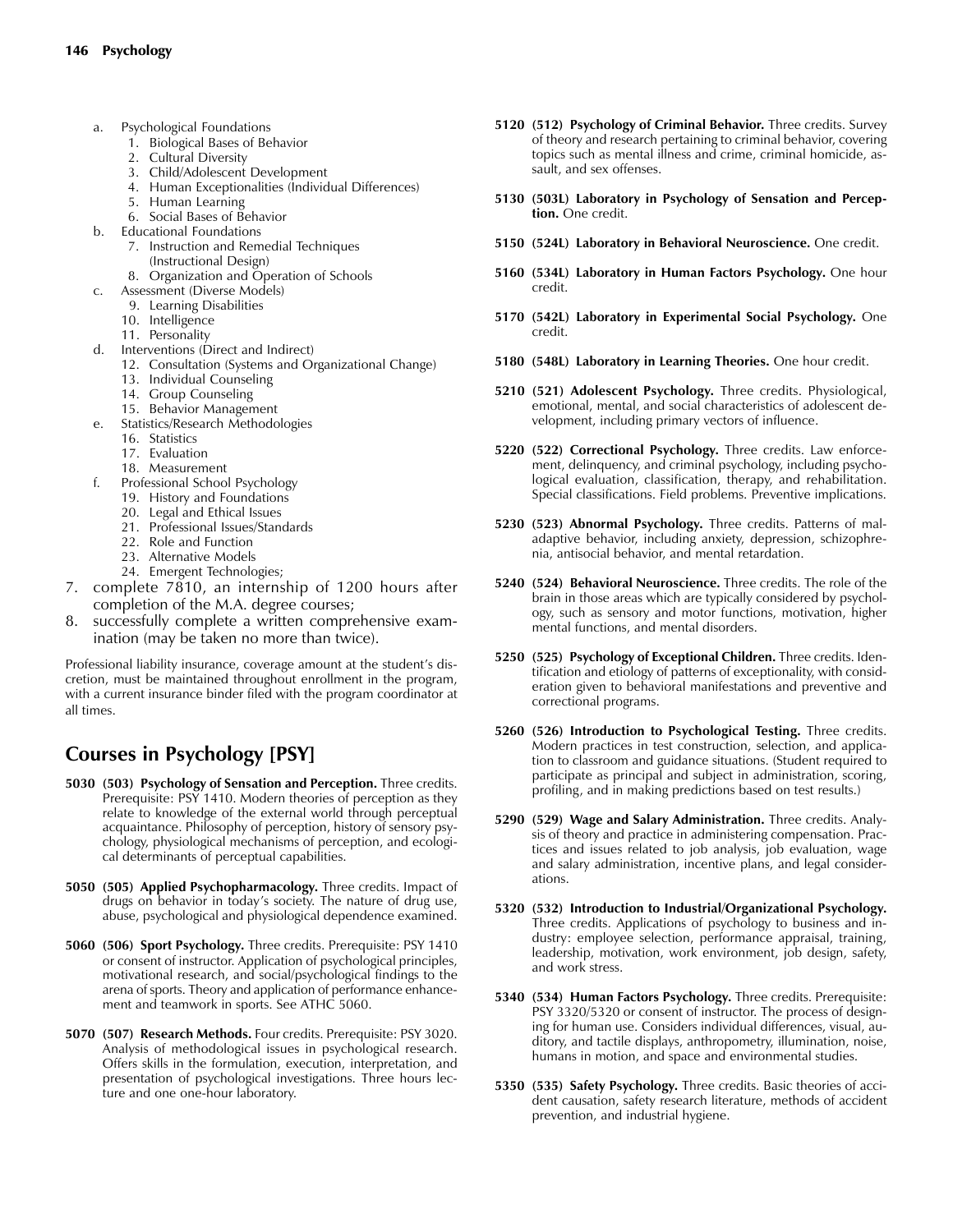- **5370 (537) Motivation and Work Attitudes.** Three credits. Understanding and application of motivation theories, particularly in the workplace. Emotions; work attitudes, such as job satisfaction; organizational commitment and organizational culture; effects on performance; measurement.
- **5380 (538) Group Dynamics.** Three credits. Functioning of groups. Includes development of group structure, group conflict, cohesion, social influence, leadership, group productivity, group decision making, and growth groups.
- **5390 (539) Persuasion.** Three credits. Survey and analysis of theory and research on interpersonal influence. Applications of findings to various areas of human experience.
- **5420 (542) Experimental Social Psychology.** Three credits. Prerequisite: PSY 2210. Survey of research rationales, strategies, procedures, and methodologies. Ethical concerns and special problems in human subject research.
- **5440 (544) Social Psychology of Close Relationships.** Three credits. Prerequisites: PSY 1410 and 2210. Theoretical and empirical issues in the scientific study of adult, close relationships from a social psychological perspective: initial attraction, relationship formation and maintenance, and dissolution. (Not a course in the broad area of marriage and the family; See CDFS 3320 Family Relationships and SOC 2500 Marriage and Family.)
- **5450 (545) Psychology of the Self.** Three credits. Historical and contemporary theory and research on the self and self-related topics. Definitional and measurement issues, the self as a structure and a process, self-development across the lifespan, and factors affecting self-perception and self-evaluation.
- **5460 (546) Psychology of Happiness and Well-Being.** Three credits. Prerequisite: PSY 1410. Recommended: PSY 2210 and PSY 3230. Survey of the theoretical and research literature in the areas of subjective well-being, happiness, life satisfaction, stress-resistant personality styles, and self-actualizations.
- **5470 (547) Theories of Counseling.** Three credits. Integration of the major theories of counseling and psychotherapy and their application.
- **5480 (548) Learning Theories.** Three credits. Research and experiments in learning and the related growth of the major theories of learning with emphasis on classical and instrumental conditioning and related topics.
- **5490 (549) Operant Conditioning.** Three credits. Prerequisite: PSY 1410. Philosophy of B.F. Skinner's behaviorism explored in his own writings and those of his followers and critics. Current applications of behaviorism in all areas of psychology (child, marriage and family, animal conditioning, mental health, addictions, etc.) also examined.
- **5600 (560) Psychosexual Adjustment.** Three credits. Psychological, cultural, and biological facets of the human sexual experience. Attitudes and behaviors, variances and dysfunctions, implications, and strategies for intervention.
- **5610 (561) Adult Psychology and Aging.** Three credits. A survey of the research on adult development with emphasis on old age. Examines the physical, intellectual, social, vocational, and personality changes during the adult years.
- **5620 (562) Psychology of Women.** Three credits. Psychological impact of the culture on women's attitudes, roles, aspirations, problems, and personality development.
- **5630 (563) Death and Dying.** Three credits. An experiential course covering the folklore of thanatology, the funeral industry, handling grief, counseling the bereaved, the hospice concept. Objectives include an attempt to view death with equanimity and personal growth through confronting death.
- **5650 (565) Health Psychology.** Three credits. Prerequisite: PSY 1410 or consent of instructor. Psychological factors and principles involved in the study of correlates of health and illness, disease prevention, therapeutic interventions, and rehabilitative strategies.
- **5660- (500B,C,D) Psychology Seminar.** One credit each. Repre-**5680** sentative and integrative study of scientific journals of the field.
	- May be taken for total of three credits.
	- **5660 (500B) Industrial-Social**
	- **5670 (500C) Clinical-Personality 5680 (500D) General-Experimental**
- **5700 (570) History and Systems of Psychology.** Three credits. A survey of the history and intensive coverage of current systems of psychology.
- **5720 (572) Multicultural Perspectives in Psychology and Education.** Three credits. Theories and research relative to the education of multi-ethnic/racial minorities. Relation of culture and socialization to learning styles, assessment practices, and counseling considerations.
- **5740- (531B,C,D,E) Apprenticeship.** One to three credits each.
- **5770** Supervised practical experience utilizing psychological principles and tools in an established organization.
	- **5740 (531B) Child 5750 (531C) Pre-Clinical 5760 (531D) Adolescent 5770 (531E) Gerontology**
- **5780 (578) Human Neuropsychology.** Three credits. Prerequisite: PSY 5240 or consent of instructor. Organization and function of specific brain areas and the behavioral deficits and changes resulting from focal and diffuse brain damage.
- **5800 (580) Cognition: Thinking and Reasoning.** Three credits. Research and theory on thinking and reasoning and their roles in complex cognitive processes such as comprehension and higher learning, memory encoding and retrieval, mental model construction, hypothesis testing, goal setting and planning, problem solving, judgment and decision making, intelligence, and creativity.
- **5820 (582) Psychology of Language.** Three credits. Prerequisite: PSY 1410. A cognitive approach to how people learn and use language to communicate. Covers basic psycholinguistics (production, perception, comprehension, and mental representation), language acquisition, and applied psycholinguistics (bilingualism, language disorders, and machine language).
- **6000 Orientation to School Psychology.** One credit. Introduction to a career as a school psychologist. Uses appropriate materials from the National Association of School Psychologists as well as relevant court decisions and legislative acts to orient students to school psychology.
- **6010 (627G) Clinical Interventions.** Three credits. Prerequisites: Admission to the clinical program or permission of instructor; PSY 6510, 6800, and 6840. A supervised experience in which the student learns how to apply techniques of clinical interviewing for the purpose of developing, implementing, and evaluating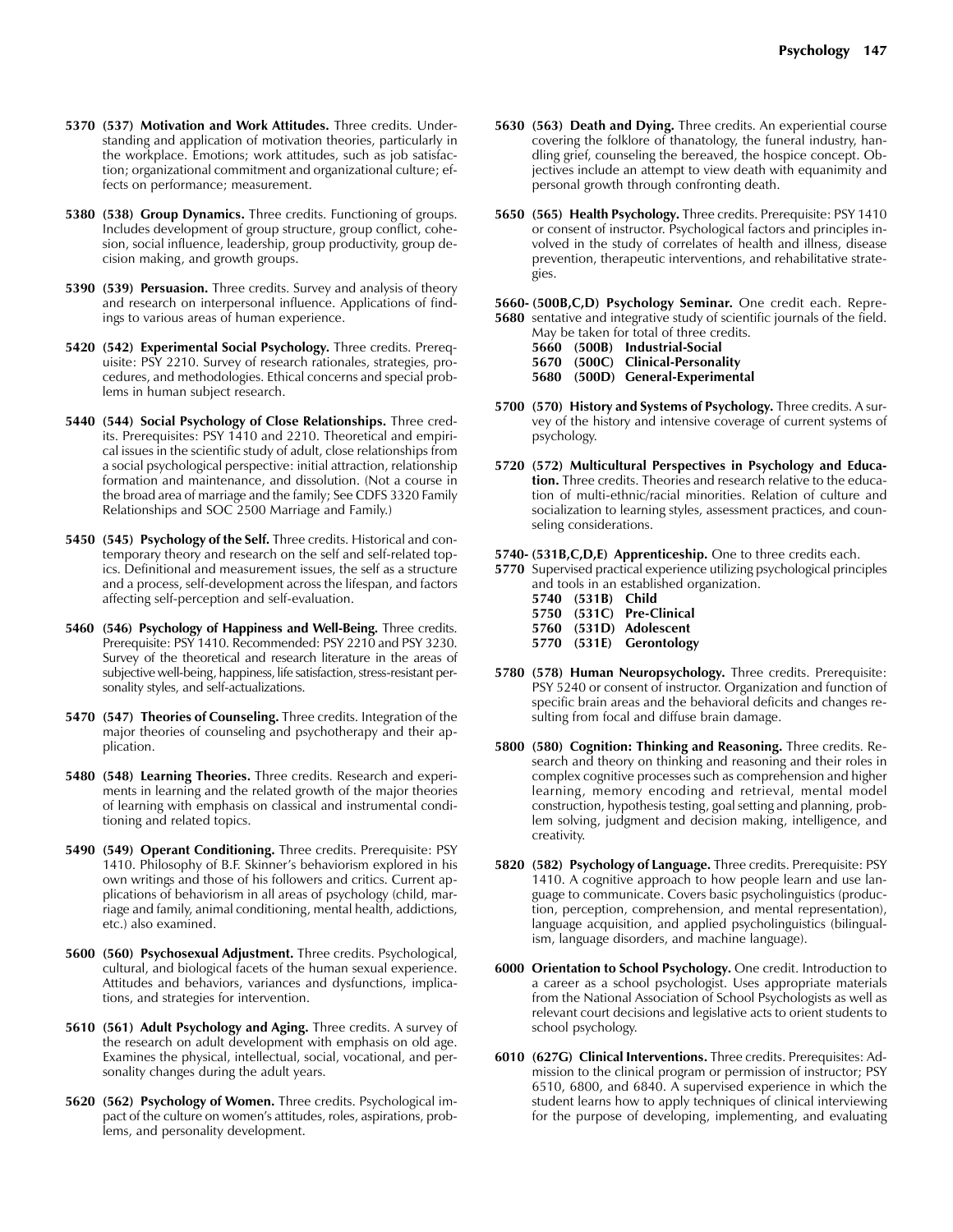treatment plans for clients. Liability insurance required prior to enrollment.

- **6020 (602) Theories of Personality.** Three credits. Examines traditional schools of personality theory and current developments within each.
- **6030 (603) Current Topics in Personality.** Three credits. Examines current research findings on personality traits and personalityrelated processes.
- **6040 (604) Topics in Industrial/Organizational Psychology.** Three credits. Focus on practical aspects of functioning as a professional in the field. Current issues, recent developments, and less-traditional relevant areas.
- **6050 (605) Psychological Testing.** Three credits. Prerequisite: PSY 3020 or equivalent. Modern practices in test construction, selection, and application; legal guidelines, reliability, and validity. Intelligence, abilities, interests, attitudes, values, and personality testing. Students required to participate as examiners and subjects in administering, scoring, profiling, and in making predictions based on test results.
- **6060 (606) School Psychology.** Three credits. An introduction with particular emphasis on the psycho-social perspective. Adaptive instruction of behavior measures included, as are observations of classrooms and teacher interviews.
- **6070 (607) Advanced Industrial Organizational Training and Development.** Three credits. Prerequisite: PSY 3020 or equivalent. Theory and methodology used in the training and development of human resources in organizations: needs assessment, program development, program evaluation, and legal and special issues in training and development.
- **6080 (608) Interventions with Children and Adolescents.** Three credits. Prerequisite: PSY 5250 or 6400 or permission of instructor. Theoretical and practical issues related to interventions with children and adolescents exhibiting behavioral and emotional problems. Intervention strategies for specific problems. Experience designing and evaluating intervention plans. Legal, ethical, and practical issues.
- **6090 (627B) Practicum: Industrial/Organizational Psychology.** Three credits. Prerequisite: Consent of instructor. Supervised experience in industry, business, or government using psychological principles at a professional, applied level.
- **6100 (627D) Intellectual Assessment.** Three credits. Prerequisite: PSY 4260/5260 or 6050. Practical didactic instruction in theory and practice of intelligence testing. Practical supervised experience in rapport, administration, scoring, and interpretation of individual intelligence tests for all age levels. Liability insurance is required.
- **6110 (611) Advanced Educational Psychology.** Three credits. Applies and integrates psychological facts, principles, and techniques to the learning situation, including aspects of human development, learning, counseling, measurement, and evaluation.
- **6120 (612) Developmental Psychology: Child.** Three credits. Survey of research including prenatal, neonatal, and general physical development, emotional development, cognitive development, and social and personality development. Observations.
- **6130 (613) Developmental Psychology: Adolescent.** Three credits. Survey of research on adolescence from a biopsychosocial per-

spective. Student observation and study of developing adolescents from cognitive, biological, social, and psychological frameworks.

- **6140 (627F) Practicum: School Psychology.** Three credits. Prerequisite: 15 semester hours of related graduate credits, including 6060, 6100, and 6750. Supervised assessment of low incidence learning and adjustment problems with follow-up parent, teacher, and administrator conferences. Practicum experience includes 90 hours of supervised work with a practicing certified, full-time psychologist. At least 50 percent of the practicum placement shall be in a school setting. Liability insurance required prior to enrollment.
- **6150 (615) Career Counseling.** Three credits. Prerequisites: PSY 5260 (or 6050) and 6260 or permission of department. History, theory, and issues related to career development, career choice, and career education in grades K-12. Demonstration of the ability to teach career information seeking behavior and decision-making skills.
- **6160 (616) Foundations of School Counseling.** Three credits. History, foundations, philosophy, and principles of developmental school counseling; roles and functions of school counselors, including professional and personal requirements.
- **6170 (617) Group Counseling and Psychotherapy.** Three credits. Prerequisites: PSY 5470 or 6020; PSY 6260 or 6010; permission of instructor. Corequisite: PSY 6180. Group process, ethics, and techniques. Application of counseling theory, group procedures, sociometrics, and group dynamics to interpersonal relations, mental health, school, and industrial settings. Supervised experience. Liability insurance required prior to enrollment.
- **6180 (617L) Laboratory in Group Counseling and Psychotherapy.** One credit.
- **6190 (619) Advanced Cognitive Psychology.** Three credits. Topicoriented overview of cognitive psychology. Models of attention, perception, memory, language, reasoning, problem-solving, and decision-making. Issues in cognitive development and cognitive neuropsychology.
- **6200 (619L) Laboratory in Advanced Cognitive Psychology.** One credit.
- **6210 (620) Advanced Psychometrics.** Three credits. Prerequisites: PSY 6050 and 6280 or equivalents. Classical test theory and item response theory. Model, assumptions, and problems of classical test theory. Mathematical model, parameter estimation, and adaptive testing procedures using item response theory. Both theories will be utilized for test construction.
- **6220 (622) Organization and Administration of School Counseling Services.** Three credits. Prerequisite: PSY 6160. Organizing, administering, and managing the various components of a developmental school guidance and counseling program.
- **6230 (623) Legal and Ethical Issues in School Counseling.** Three credits. Issues affecting the practice of school counseling, including legal/law, ethics, and credentialing.
- **6240 (624) Projective Measurements.** Three credits. Prerequisite: PSY 6100, 4260/5260, or 6050. Rationale and systematic supervised training in use and scoring of Rorschach (half semester) and other projective devices (half semester). Liability insurance required prior to enrollment.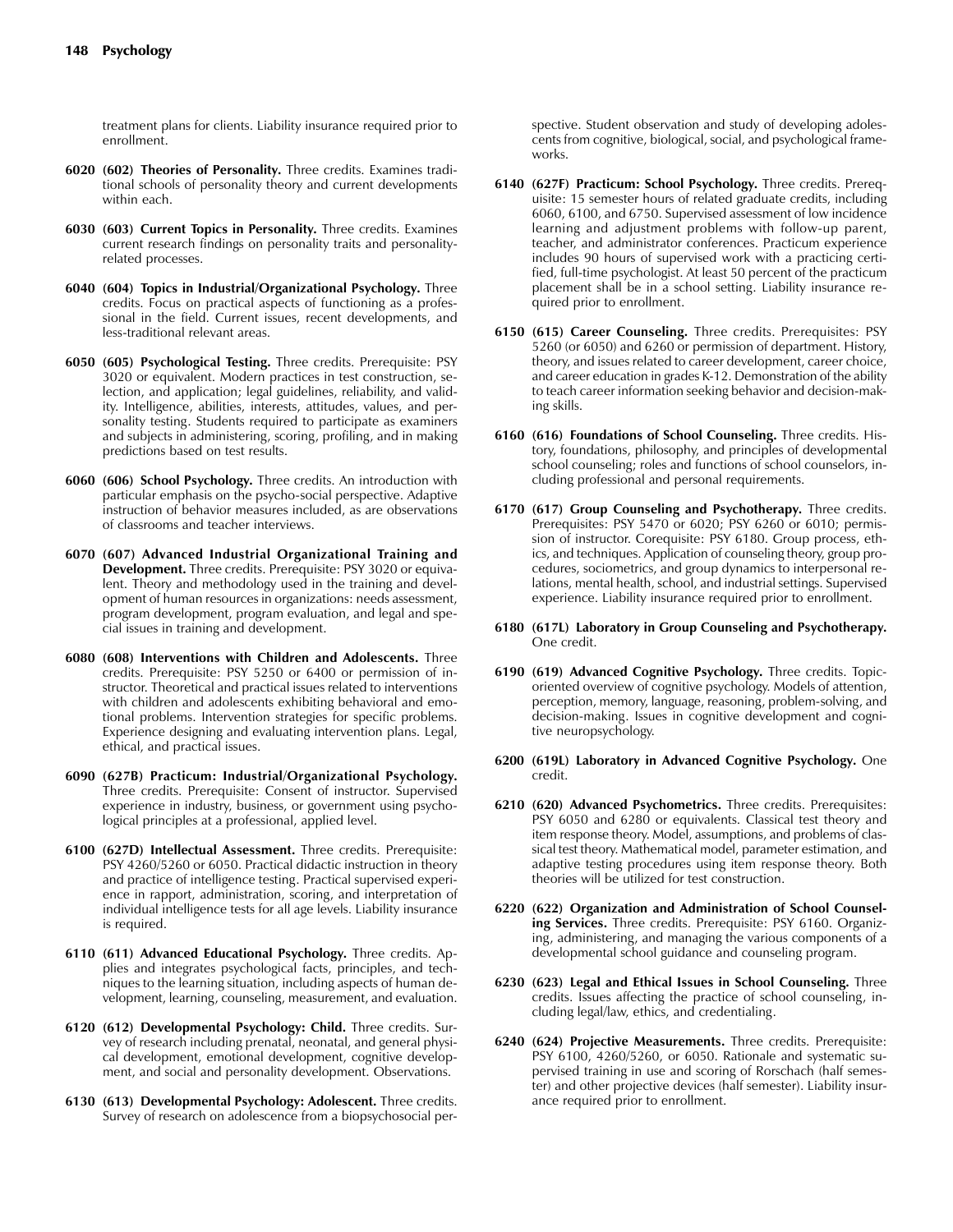- **6250 (625) Objective Personality Assessment.** Three credits. Prerequisites: PSY 4260/5260 or 6050; PSY 6100. Practical supervised experience in objective measurement, analysis, and pattern confirmations of key variables of personality, both for normative and specific divergent groups. Emphasis on MMPI. Liability insurance required prior to enrollment.
- **6260 (626) Pre-practicum in Counseling.** Three credits. Prerequisite: PSY 5470 or permission of instructor. Introduces basic communication skills, techniques, and process involved in working with clients in a counseling relationship; extensive role-play practice with peer and faculty feedback. Liability insurance required prior to enrollment.
- **6270 (627A) Practicum in School Counseling.** Three credits. Prerequisites: PSY 6230; 6260 or 6080; 5470 or 6020; and 6170 or permission of instructor. Practical supervised experience in individual and group counseling in a school setting; audio and/ or video taping of sessions for peer and faculty feedback. Liability insurance required prior to enrollment.
- **6280 (628/628L) Intermediate Statistics for the Behavioral Sciences.** Three credits. Prerequisite: PSY 3020 or equivalent and satisfactory score on screening examination. Review of basic statistics; various correlation coefficients; multiple and partial correlation; simple and multiple regression. Laboratory included.
- **6290 (629/629L) Advanced Statistics for the Behavioral Sciences.** Three credits. Prerequisite: PSY 6280. Scientific quantification, research design, and statistical analysis from the perspective of analysis of variance: one-way, factorial, repeated measures, and mixed designs. Laboratory included.
- **6320 (632) Performance Appraisal and Job Analysis.** Three credits. Prerequisites: PSY 6280 or permission of instructor. Analysis of theory and practice in job analysis and performance appraisal, including legal aspects, a survey of techniques available, current research, cognitive aspects, and reliability and validity issues.
- **6330 (633) Professional Issues in Industrial/Organizational Psychology.** One credit. Survey of issues related to professional ethics, relevant legislation, professional affiliations, professional identity, and professional responsibilities.
- **6340 (635) Behavioral Medicine: Theory and Application.** Three credits. Prerequisite: Consent of instructor. Review theory, methodology, and application of behavioral medicine. Includes behavioral science issues in health and applications of this information to diagnosis, prevention, treatment, and rehabilitation of health problems for which "life-stress" factors predominate. See PSY 6350.
- **6350 (635L) Laboratory in Behavioral Medicine.** One credit. Prerequisite: Consent of instructor.
- **6360 (636) Organizational Change and Development.** Three credits. Prerequisite: PSY 6450 or permission of instructor. Analysis of theory and practice of organizational change and development, process of change, organizational development (OD) interventions, and evaluation and research of OD effectiveness.
- **6370 (637) Organizational Skills.** Three credits. Prerequisite: PSY 6450 or permission of instructor. Analysis of a variety of interpersonal situations which impact organizational effectiveness and climate. Development of skills: conflict resolution, interviewing, performance feedback, effective meetings, giving recognition, discipline.
- **6380 (638) Work Group Effectiveness.** Three credits. Prerequisite: PSY 5380, 6450, or permission of instructor. Analysis of factors leading to effective work groups. Topics covered include task effects on performance, group composition, leadership, group processes, and team building.
- **6400 (640) Psychological Disorders of Children.** Three credits. Current research and theory of behavioral, cognitive, and emotional disorders in childhood and adolescence.
- **6410 Development Across the Lifespan.** Three credits. Theories and characteristics of human development covering the lifespan.
- **6420 (642) Advanced Personnel Selection and Placement.** Three credits. Prerequisites: PSY 5260 or 6050 and preferably PSY 6280. Legal and research aspects of personnel selection. Methods used for selection, including assessment centers, work samples, and psychological testing.
- **6430 (681A) Internship: Behavior Modification.** Two to ten credits; may be repeated; enrollment must be continuous. Prerequisites: 30 semester hours of psychology including 4400, 5480, or 6020. Minimum of 128 hours of supervised internship in an institutional setting. Liability insurance required prior to enrollment.
- **6440 (644) Advanced Applied Behavioral Analysis.** Three credits. Prerequisite: PSY 4400 or permission of instructor. Intensive presentation of methods used in behavioral assessment and therapy. Application of various behavioral and cognitive-behavioral procedures.
- **6450 (645) Advanced Organizational Psychology.** Three credits. Review of theory and empirical research in organizational psychology. Students will apply theory and research findings to understand and explain work behavior at the individual, group, and organizational levels and will use this knowledge to solve organizational problems.
- **6460 (646) Factor Analysis and Related Methods.** Three credits. Prerequisites: PSY 6280 and 6290 or equivalents. Surveys each of the major factor analysis techniques and related latent trait theory with main focus on application. Nature, power, procedure, computer programming, interpretation, and limitations of each technique.
- **6470 (647) Computer Simulation in the Behavioral Sciences.** Three credits. Prerequisites: PSY 6280, 6290, and 6560 or equivalent. Basic issues in computer simulation and the monte carlo method. Emphasis on the application of simulation and monte carlo techniques to current topics in quantitative psychology. Students required to program selected computer-intensive statistical procedures and to perform monte carlo simulations using SAS.
- **6480 Advanced Topics in Quantitative Psychology**. Three credits. (May be repeated for a total of six credits.) Prerequisites: PSY 6280 or equivalent. Advanced topics in quantitative psychology. Focus on current topics, recent issues, and less traditional areas of quantitative psychology. Relevant computer programs.
- **6490 (649) Practicum: Quantitative Psychology.** Three credits. Prerequisites: 30 credit hours of psychology including 6050, 6210, 6280, 6290, 6460, 6560, 6580, or consent of the instructor. Supervised experience in statistical consultation for social and behavioral sciences.
- **6500 (650) Behavioral Methodology.** Three credits. Techniques for design and evaluation of clinical treatment and research. In-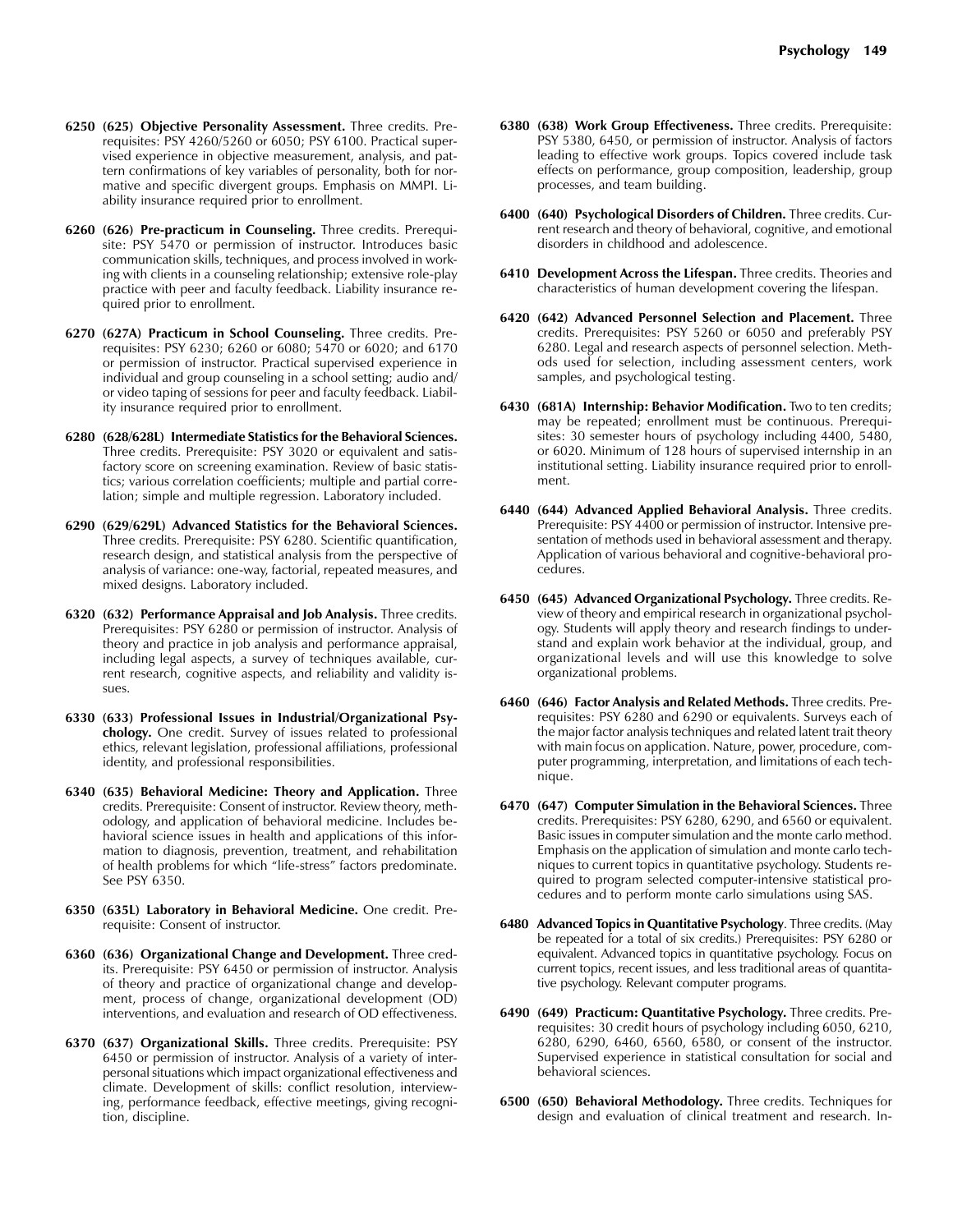cludes single subject and group designs. Emphasis on direct observation and data collection procedures, reliability, social validity, and generalization.

- **6510 (651) Psychopathology.** Three credits. Prerequisite: PSY 3230/ 5230. Extensive examination of the disorders included in the current diagnostic manual. Emphasis on adult disorders. Objectives are to enhance understanding of psychopathology and to develop minimal competence in diagnosis.
- **6520 (652) Psychopharmacology.** Three credits. Biochemical, neurophysiological, and neuroanatomical basis; emphasis on drugs used in investigating and treating psychological disorders.
- **6530 (653) Psychology of Reading and Reading Development.** Three credits. Overview of the cognitive processes involved in reading. The structure of both oral and written language; cognitive mechanisms in reading; language development and the acquisition of reading skills; developmental and acquired disorders of language and reading.
- **6540 (681C) Internship: Counseling and Clinical Psychology.** Two to ten credits; may be repeated. Prerequisites: Permission of program coordinator in Clinical Psychology or School Counseling. Minimum of 128 supervised internship hours in a counseling or clinical institution. Liability insurance required prior to enrollment.
- **6550 Structural Equation Modeling.** Three credits. Prerequisites: PSY 6280 and 6290 or equivalent. Structural equation modeling. Review of correlation, multiple regression and path analysis. Conceptual review of measurement models. Model specification, estimation, goodness of fit, and power of structural equation models. Relevant computer programs.
- **6560 (656) Computer-Based Statistical Packages.** Three credits. Prerequisite: PSY 3020 or equivalent. History, principles, and skills of data analysis, using major statistical packages. Commands in both DATA and PROC steps. Other features including various functions, graphics, full screen process (FSP), and interactive matrix language (IML).
- **6570 (657) Psychological Research Methods in Human Resource Management.** Three credits. Prerequisite: PSY 6280 or permission of instructor. Theory and appropriate methodology for conducting research relevant to human resource practices in organizations. Applied psychometric theory and quasi-experimental design.
- **6580 (658) Multivariate Data Analysis.** Three credits. Prerequisites: PSY 6280 and 6290 or equivalent. Surveys each of the major multivariate data analysis techniques, with main focus on their application. Nature, power, procedure, computer programming, interpretation, and limitations of each.
- **6610 (661) Introduction to Educational and Psychological Research.** Three credits. Prerequisites: PSY 3020 and 4260/5260 or 6050. Research in education and psychology, research strategies, research ethics, research writing and reporting. Planning, implementing, and writing an approved scholarly research proposal.
- **6620 (662) Independent Study: Industrial/Organizational Psychology.** One to three credits. Prerequisite: Permission of instructor. Individualized library or empirical research project approved by instructor. A maximum of three credits will apply to a masters degree.
- **6640 (664) Thesis Research.** One to six credits. Selection of a research problem, review of pertinent literature, collection and analysis of data, and composition of thesis. Once enrolled, student should register for at least one credit hour of master's research each semester until completion. S/U grading.
- **6690 (669) Professional Issues and Roles.** Three credits. Systematic survey of ethical practice requirements, certification, and licensure for psychological practice. Examination of critical issues facing psychology and roles of psychologists.
- **6710 (671) Community Psychology.** Three credits. Prerequisite: PSY 6890. Ecological and environmental influences on behavior. Action research, program evaluation, prevention, and health promotion/competence as community interventions examined, and beginning competencies developed. Field experiences included.
- **6750 (675) Psychology and Assessment of Learning Disabilities.** Three credits. Prerequisites: PSY 5260 or 6050 and 6100; prerequisite/corequisite: PSY 6760. Biological bases. Levels and skills of intervention and consultation for learning-disabled children, including reference to family, school, and community as sources of understanding and treatment. The disabilities, assessment, tools, results, and interventions. Liability insurance required prior to enrollment.
- **6760 (675L) Educational Assessment.** One credit. Prerequisite: PSY 6100. Skills in conducting educational assessment for completing evaluations of children suspected of having learning disabilities.
- **6770 (677) Assessment and Therapeutic Interventions for Children's Emotional Problems.** Three credits. Prerequisites: PSY 6100 and either 5250 or 6400. Personality and behavioral assessment with children. Linking assessment and diagnosis to therapeutic intervention. Developing therapeutic relationships with children.
- **6780 (678) Clinical Neuropsychology.** Three credits. Prerequisites: PSY 5780, 6100, and 6250 or consent of instructor. Review of human neuroanatomy and neurophysiology. Administration of representative neuropsychological test batteries, especially the Halstead-Reitan Neuropsychological Test Battery. Applied experience with clinical population. Liability insurance required prior to enrollment.
- **6800 (680) Techniques of Psychotherapy.** Three credits. Psychotherapeutic techniques common to most, if not all, theoretical orientations: rapport building, goal setting, management of dangerous clients, etc.
- **6820 (682) Family Therapy: Evaluation and Treatment Planning.** Three credits. Examination of evaluation and intervention procedures of major models of family therapy. Emphasis on ethical issues for practitioners of family therapy.
- **6830 (683) Techniques of Family Therapy.** Three credits. Techniques common to most models of family therapy. Application of techniques to specific types of family problems. Liability insurance required prior to enrollment.
- **6840 (684) Individual Psychotherapy.** Three credits. Prerequisite: PSY 6800. Intensive presentation of theory and methods used in psychotherapy. Application of various psychotherapeutic procedures.
- **6850 (686A) Field Practicum (Clinical).** Three credits. Prerequisites: Admission to the clinical program or permission of the instruc-